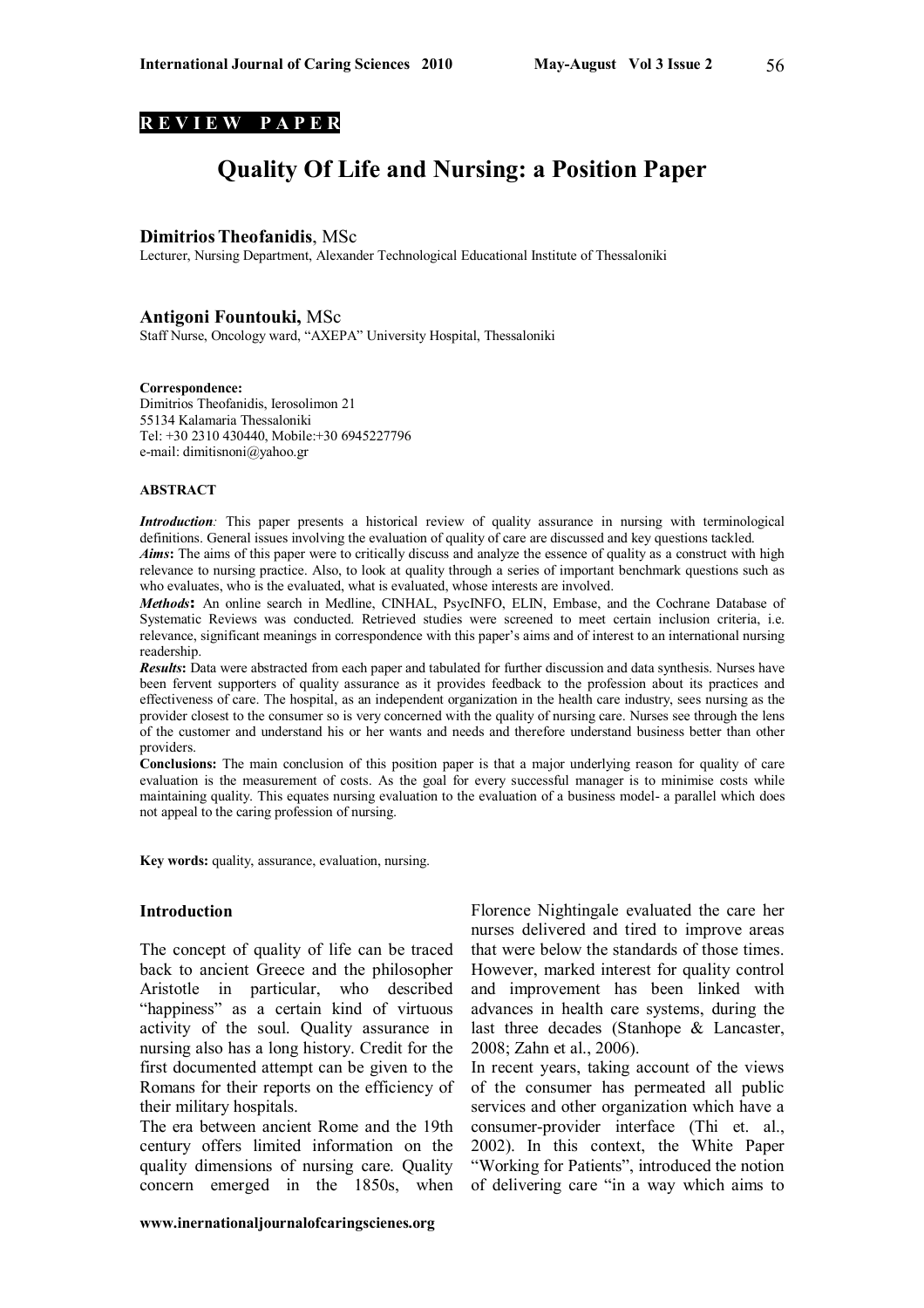meet the expressed wishes of patients" and also puts emphasis on measuring patient satisfaction with health care. Furthermore, the White Paper "Working for Patients" has also enabled the consumer's voice to be heard in a more focused manner, through the reorganization of the Community Health Councils (CHCs). However, Barr et al. (2007), argued that less than 10% of the population have heard of the CHCs, and they cite the National Consumer Councils survey in 1984, which reported that half of the CHCs were "unhappy" with their relationship with their local district health authorities.

### **Aims**

The aims of this paper were twofold:

- to critically discuss and analyze the essence of quality as a construct with high relevance to nursing practice.
- to look at quality through a series of important benchmark questions such as who evaluates, who is the evaluated, what is evaluated, whose interests are involved, when, where, why and how is evaluation conducted.

### **Methods**

An online search was conducted using the following databases: Medline, CINHAL, PsycINFO, ELIN, Embase, and the Cochrane Database of Systematic Reviews. These were searched for potentially relevant articles and the bibliographies of relevant articles were searched for additional references. Retrieved studies were screened to meet certain inclusion criteria, i.e. relevance, significant meanings in correspondence with this paper's aims and of interest to an international nursing readership. Data were abstracted from each paper and tabulated for further discussion and data synthesis.

### **Results and Discussion**

### *The terminology issue*

Prior to any attempt to evaluate quality of care, a clear definition of the concepts should be made. Evaluation is the systematic process of determining the extent to which an action or sets of actions were successful in the achievement of predetermined objectives. An early effort to address quality of life was made by the WHO (1947), which defined health as "not only the absence of infirmity and disease but also a state of physical, mental and social well-being".

However, the concept quality is part of every day jargon and is often used in a rather casual manner. The ambiguity of the term relates to an individual's beliefs, values, norms and expectations of the terms "quality". The COLLINS English Dictionary defines quality as "degree or standard of excellence, a distinguishing characteristic, property or attribute and the basic character of nature of something". The official definitions by dictionaries and even globally recognized institutions and associations (WHO, ANA, RCN), although well respected, seem inadequate when one wishes to use them as operational definitions, in order to carry out a piece of research (Collins English Dictionary & Thesaurus, 2004).

Researchers and theorists contribute to the establishment of a conceptual jungle around the definition of the word quality, which is used interchangeably with terms like quality assessment, assurance and evaluation. Highquality of care is also linked to a number of terms, such as ability, clinical performance and competence, clinical judgment and decision-making, behavior and the combination of knowledge, skills and attitudes (While, 2006; Doran et al., 2006).

Quality is equated with excellence and is compared to a benefit for all parties involved: the recipient, the provider and the profession itself and finally, legitimized as the right of all patients and the responsibility of all nurses who give it (Brodt, 2007; Sale, 2000).

Despite the numerous efforts to define, equate, compare or legitimize "quality", the meaning remains difficult to be defined, although nursing has struggled since the 1960s in an effort to capture its meaning (McGillis-Hall & Doran 2004). In this context, Donabedian (1988), who is considered to be a modern 'guru' of quality issues, states that quality is a social construct and when quality is coupled with assurance, though firmly ensconced, is a misnomer; quality at best can be protected and enhanced but not assured. Another aspect of the terminological aspect is who defines or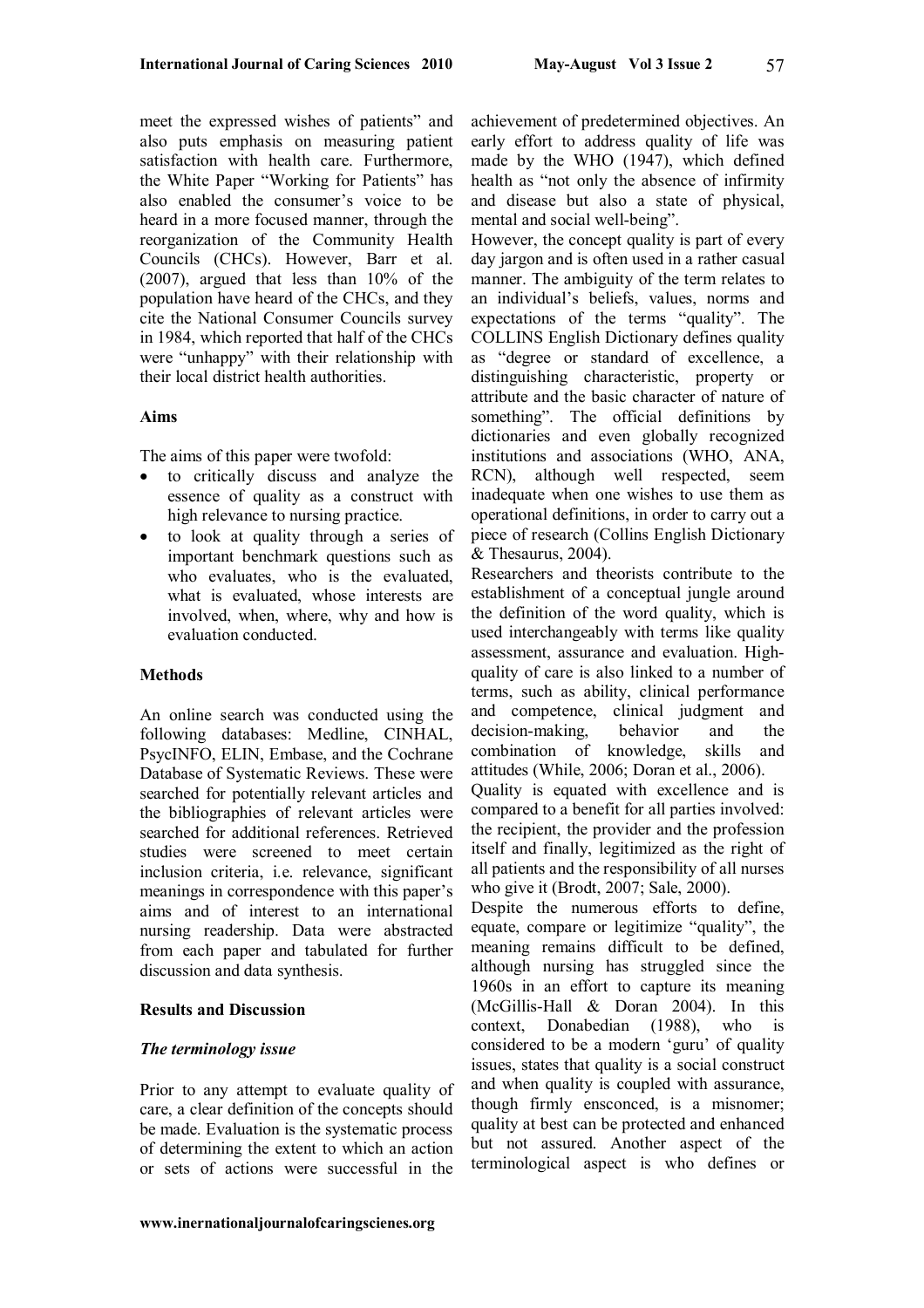attempts to define quality of care (Bowers, 2000; Currie et al., 2005).

Koch (2006) wrote that the scientific approach which promotes measures of quality is unilateral and brooks no dissent, because it is the experts who decide what constitutes quality, and patients cannot enter the negotiation process. It is the "leading providers who are concerned with the input, whereas the recipients are chiefly concerned with how they experience output.

# *General issues involved*

Having defined the terms, evaluation of quality of care initially seems like a simple task, where a pure quantitative or a qualitative method, that will eventually be quantified, can be used in order to "measure" the effectiveness of a health care service. Yet, there are a great number of issues involved, which emerge from the fields of social, cultural, financial, and political arenas. There issues can be addressed through a series of worthy questions:

Who is evaluating? Who is being evaluated? What is being evaluated? Whose interests are involved? Where is the evaluation taking place? When is it performed? How is it carried out?

And finally, why is the evaluation of the quality of care a growing trend characterizing most advanced western countries' health systems? Potential answers to the above questions might reveal the bulk of issues involved in any attempt to evaluate the quality of care that patients receive.

# *Who is evaluating?*

Most of the major research on measuring quality of care has been carried out in the USA and Canada. Duffy and Hoskins (2003) state that quality is a concept that is frequently used in societies with a high living standard, countries that can afford to expand their investments in the improvement of human material resources.

This is in contrast with many Third World's health care systems, where the acute demands make even a discussion about quality assurance look like a fruitless activity and merely a waste of time. Some figures which illustrate this argument show that the United Kingdom spends 5.3% of its annual Gross

National Product (GNP) on health versus 0.2% of Uganda. Sweden spends 8.0% and India 0.9%. Switzerland spends 6.8% and Peru 1.0% (WHO, 2009).

Therefore, quality of care is best described as a fruitful exercise for sophisticated health care systems of the western world and an "imported to be" concept for the rest of the world.

After having defined in world terms, who is interested and actually practicing evaluation of care, let us examine who is evaluating the quality of care within the health care system of these countries. Koch (2006), shows that more than 1000 research papers have been published in the United States in the past decade, concerning quality assurance. He points out that most of these studies have been carried out by nurses.

This fact underpins the leading role of the nurse in quality assurance research.

However flattering this fact may be for the nursing profession, it cannot escape criticism. Lees (2004), argued that only fellow professionals have the requisite evaluation skills because of their adherence to a work ethic that of the rest of the society. Therefore, it can be argued that the bulk of evaluation studies sponsored or mentored by the nurses' associations (ANA, RCN) are actually carried out by fellow nurse professionals or nurses at post-graduate level and not by independent agents who are acting on behalf of the consumer.

# *Who is being evaluated?*

As mentioned before, the bulk of the evaluation of the quality of care takes place in hospitals. An issue still to be addressed is which patient population is being evaluated within the hospital setting. Fahey et al. (2003) state that quality of care is most important to the clinical nurses who are actually dealing with the patients. In this context, Wagner et al. (2001) demonstrated that the largest volume of nursing quality assurance studies between 1990-2000 focused on the nursing care of the hospitalized adult. The pediatric and gerontology nursing has received less quality assurance research attention compared to other specialties.

In the same context, Valdamanis et al. (2008), point out that "consumerism" may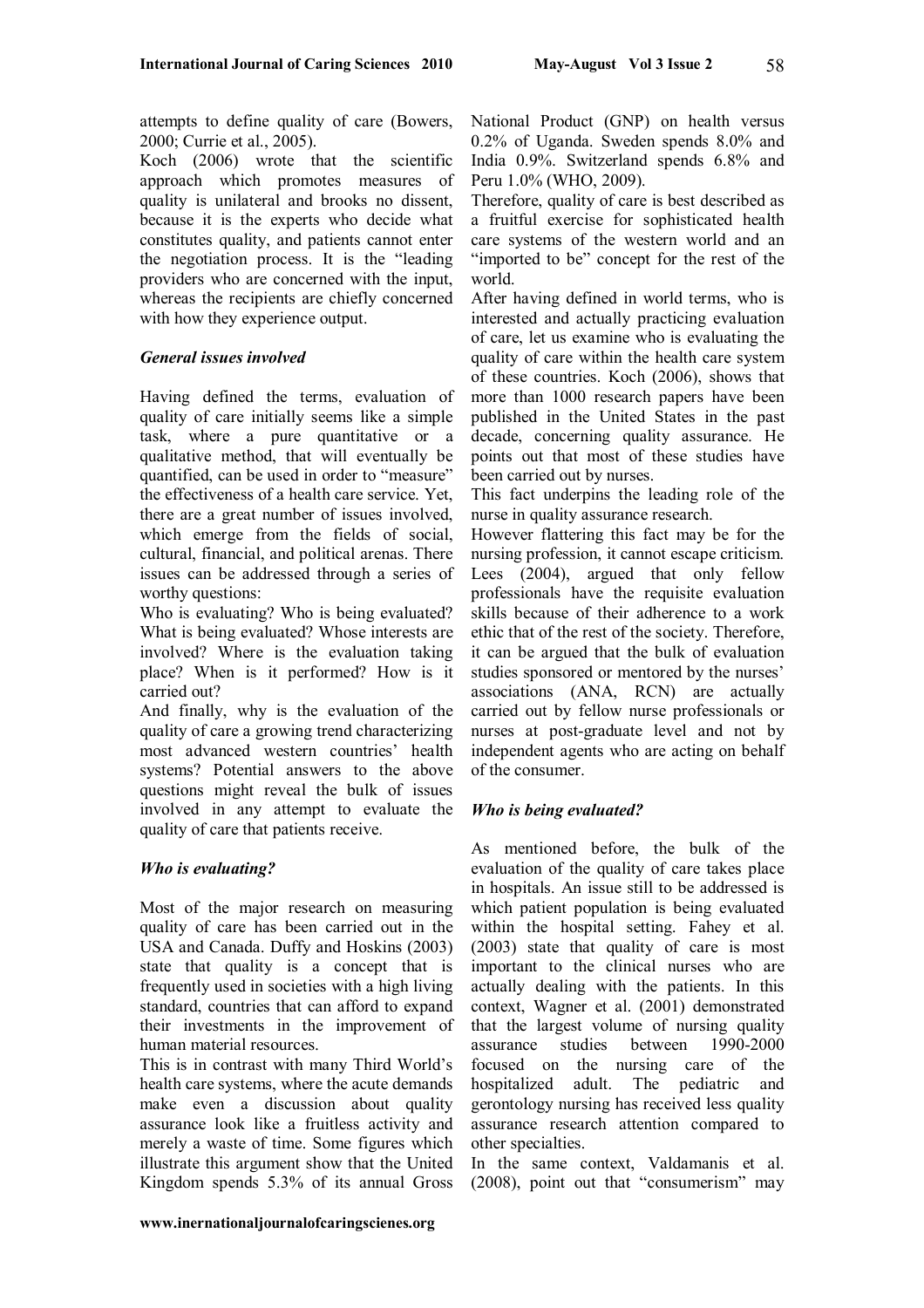59

not extend to all constituencies of the health service, but may be concentrated in the acute sector, leaving the more vulnerable and less articulate groups with no representation. Moreover, even within the hospital sector, there seems to be a certain age-bias. The elderly are not seen to be productive any more, and the children not productive yet.

Therefore, they both tend to be neglected by research regarding quality of care, in favor of the productive adult.

### *Whose interests are involved?*

An interest can be material like a financial reward, or nonmaterial, such as beliefs, ideas or expectations. In this sense, interests are not strictly attributed to a particular group or subgroup within the health care professions. However, according to Lang (2003), looking at consumerism in health care in terms of interest offers a more liberating analysis.

Quality has been a long term concern in business and industry. Managers in the health service field are enthusiastic supporters of quality assurance activities as the latest "borrowed" technique of strategic quality<br>management recognizes quality as a management recognizes "correlate of profitability". Nurse managers are also devoted to quality assurance and the central philosophy of evaluation measurement and monitoring accords with their managerial responsibilities (Byers & White, 2003).

Nurses have been fervent supporters of quality assurance as it provides feedback to the profession about its practices and effectiveness of care. The hospital, as an independent organization in the health care industry, sees nursing as the provider closest to the consumer so is very concerned with the quality of nursing care. In this line, Laurant et al. (2005), suggest that nurses see through the lens of the customer and understand his or her wants and needs and therefore understand business better than other providers.

However, the availability and the quality of care are determined by the values and expectations of consumers and among them the health professionals. The consumer expects value for his money and counts on the existence of services when he needs them (Wiener, 2004).

The interests of health professionals are supposed to be synergetic with those of consumers. The prime concern common to both groups, is that of immediate and also future health. However, the concern of the professional extends to an ability to provide care that will affect the patient's welfare for the better, so that the professional will satisfy the management style which has been adopted by the hospital. Therefore, evaluation of quality of care is primarily practiced within hospitals and not in the community, although quality assurance as a democratic exercise in comprehensive health care has more opportunity in deinstitutionalized contexts (Runy, 2008; Johansson et al. 2002)

## *When is an evaluation conducted?*

Generally, methods to evaluate quality of care can be concurrent with care such as the Slater nursing competencies rating scale or Phaneuf's post-care audit. Methods like the Quality Patient Care Scale can be used either concurrently or retrospectively concerning care (Boumans et al. 2004). The rationale proposed by Tornvall & Wilhelmsson (2008) for the use of patients' records in order to evaluate the care they receive, is that research indicates that good record keeping correlates to good care.

Yet, according to Lee & Yom (2007), the most widespread retrospective technique used is to ask departing patients to complete questionnaires, asking for a rating of the service. The obvious problems with retrospective analysis is that record keeping is not always adequate and that hospital discharge may be affected by the "glad to go home" feeling. Nevertheless, concurrent evaluation has certain implications too, although it has been reported that it might prove to be a threatening situation for both staff and patients.

### *What and how are we measuring?*

According to Donabedian (1988), most studies of the quality of care fall broadly into one or more of the following categories: assessment of structural details, assessment of process and assessment of outcome. Lyn et al. (2007) claim that the components of care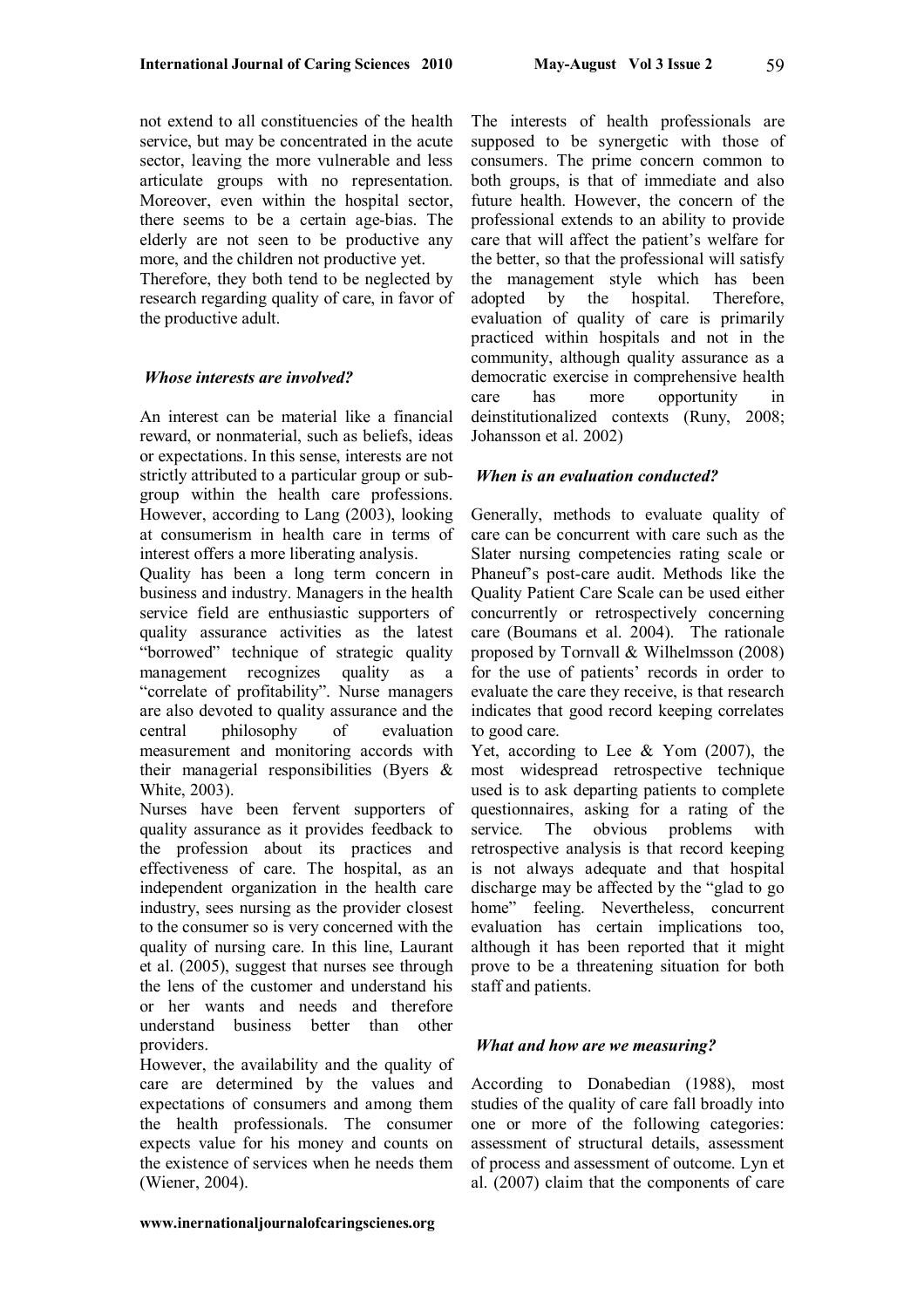that can be examined with regards to quality are the environment (physical, social and psychological) and the actual care given (clinical care, special treatments).

There are also a number of aspects of care that contribute to "quality care", for instance the feelings of consumers towards hospitalization, waiting time for admission, or the flow of information.

The first step in the evaluation of quality of care is to decide which area of the care to evaluate. This could be the ward environment with its equipment and facilities (structure), the actual treatment or the amount of information given (process) or patient's satisfaction and health status on discharge (outcome). A combination of there key areas however, would generate a more holistic indepth view.

The nest step is to develop standards and criteria in the area(s) we have chosen to evaluate. According to Langemo et al. (2002), standards are optimum levels of care against which actual performance is compared. Criteria are the variables selected as relevant indicators of the quality of nursing care. Standards are the tools which help us to operationalize the abstract concept of quality. They are labels created to address properties of a concept. The process of their development lies in the creator's knowledge, experience, but also beliefs, interests and biases.

The need for testing criteria for validity, reliability and sensitivity is well recognized. However, this process leads us away from the principal issue which underlines the development and setting of criteria. Thus, the issue which must be addressed is that implementing criteria is a complex procedure which can not be value-free (Ehrenberg & Ehnfors, 2001).

Meraviglia et al. (2002) used «Monitor» as an example to indicate that the patient is portrayed as a collection of indicators: bowels, hair, skin, color, sleep patterns, diets and familiarity with hospital routines. Although the technique superficially appears to be right, can be calculated mathematically and may intend to have the best interests of patients in mind, it does have a fundamental flaw. They also addressed this flaw as the denaturing approach of the medical gaze. Now, it is coupled with a nursing gaze.

Yet, the fine line between the mechanistic level of reductionism which quantifies quality and the abstract level of hunches and intuitions which describe it, is still to be found..

Still, it is not the scientist with the humanitarian drive nor the altruist with the scientific background who is going to solve the problem underlying the whole process. It is instead the build-up of a new moral philosophy is derived from the work-group's norms and personal histories. The evaluators usually set standards which are professional judgments often believed to be superior to lay decisions.

The implications of the theory-practice gap are traced in figure 1 where terminology evolution shows a correspondence with changing managerial styles. A main concern is that whatever the patient is called, he/she is not really having a say in the development of the criteria process. Rather, the patient is merely being measured against explicit criteria. Why do we not involve our customers in the process and even if we do, why do we not invite the non-customers too: the opinions of healthy people are not of prime interest to most evaluators. This is not to say that the non-customers are or should be prospective ones, but it underpins the fact that quality of care and the tools to evaluate it, together with the gate-keeping to maintain it, are reflections of broad social constructs. As such, they need to be generated from society itself and not by a profession which has been "assigned" to do so.

**Figure 1: the evolving 'patient" terminology**

| The patient $\rightarrow$ client $\rightarrow$ customer $\rightarrow$ |        |
|-----------------------------------------------------------------------|--------|
| service-user $\rightarrow$                                            | health |
| care consumer $\rightarrow$ (whatever to be called                    |        |
| next                                                                  |        |

Quality of care, just like quality of life, is not a business concept. It is society's responsibility that each individual has access to it. Therefore, quality of care is essentially a "free item" because it cannot (or should not) be bought as it involves universally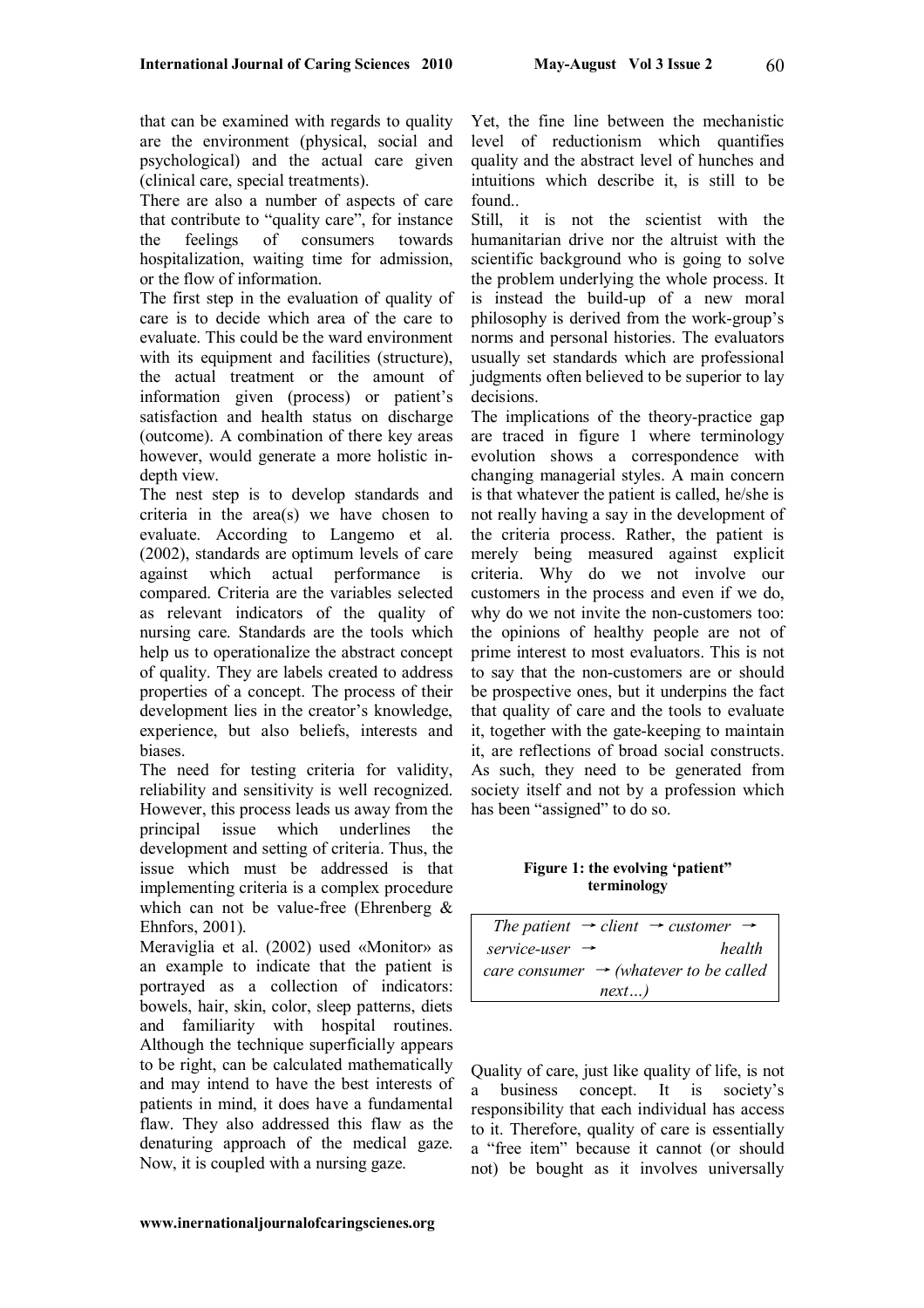61

accepted concepts such as: kindness, hope, spirituality and the subtleties of love.

### *Why evaluate, anyway?*

According to Wright & Sayre-Adams (2000), there are three reasons for evaluating nursing care. Primarily it is the profession's own need to question its practices and the effectiveness of the care it is providing. Then it is the rising costs and then finally, the increase in consumer awareness and thus expectations. Although only the second reason is a purely financial one, it can be argued that all three are strongly linked with a hospital's economic survival. Regarding the profession's need to question practices and effectiveness, Aydin et al. (2004) state that nursing standards for patient care should provide a basis for estimating costs and providing this needed information.

In this context, it can be argued that there is more to quality that just a belief that everyone is committed to the provision of high quality health care for patients. What is needed is a good understanding of the various aspects of quality and financial commitment to quality assurance initiative. As far as consumers' expectations are concerned, these can be associated with consumer's satisfaction or dissatisfaction and with complaints about the service which can be also translated in financial terms. An unhappy customer is not going to be a customer any more, and as rule-of-thumb measurement, one complaint cancels a hundred compliments (Dickson, 2009; Walsh & Kowanko 2002).

Therefore, it can be argued that the major underlying reason for quality of care evaluation is measurement of costs. Wiener, (2003), argued that with regards to rapidly rising costs, health workers, including nurses, should investigate why their services have become so over utilized that the balance between supply and demand has grown out of hand, especially in countries with a well developed system of social services.

The goal for every successful manager is to minimize the costs while maintaining quality. Free competition though, according to Cowan et al. (2006), may reduce quality for the sake of an immediate competitive advantage. On the other hand, lowered standards may also be an inevitable byproduct of the inflationary pressures of rising material and labour costs. Since most hospitals are becoming "industrial" organizations, these issues should be addressed in conjuction with the quality of care (the product?) which patients (the customers?) receive (buy?).

#### **Conclusions**

Western hospitals from the 1960s onwards, found themselves injected with a new 'managerialism' based on the industrial model of scientific management. It was initially proposed that hospitals would increase their efficiency, including high turnover coupled with quality of care, if based on the economy of scale of large units. However, modern medicine is the product, not the creator, of industrial civilization and many nurses dislike analogies made between industry and health care settings.

Patients are the key users and beneficiaries of a hospital. Yet, their voice is routinely undermined by the health care professionals by placing them last in the order of the hospitals formal hierarchy. Too often, health care teams do not include the patient as part of the team, treating them as mere receivers. In this situation the responsibility for care rests solely on these team members who hold the power. Yet the patient, many of whom live with long term conditions, need also to learn to take responsibility. By inserting the patient as an active opinion maker within the team this would teach the patient that responsibility lies not just with the health care workers. Quality of care also encompasses the patient being the centre of a health care team where emphasis is put on active participation by all.

Quantitative or qualitative research (or even mixed methodology) attempting to 'measure' or 'explore' quality in health care provision needs to address the fundamental questions raised in this paper.

### **REFERENCES**

- Aydin C., Bolton L., Donaldson N., Brown D., Buffum M., Elashoff J., Sandhu M. (2004) Creating and analyzing a statewide nursing quality measurement database. J Nurs Scholarsh. 36(4):371-378.
- Barr N., Glennerster H., Le Grand J. (2007) Working for patients: the right approach? Social policy and administration, 23 (2):117-127